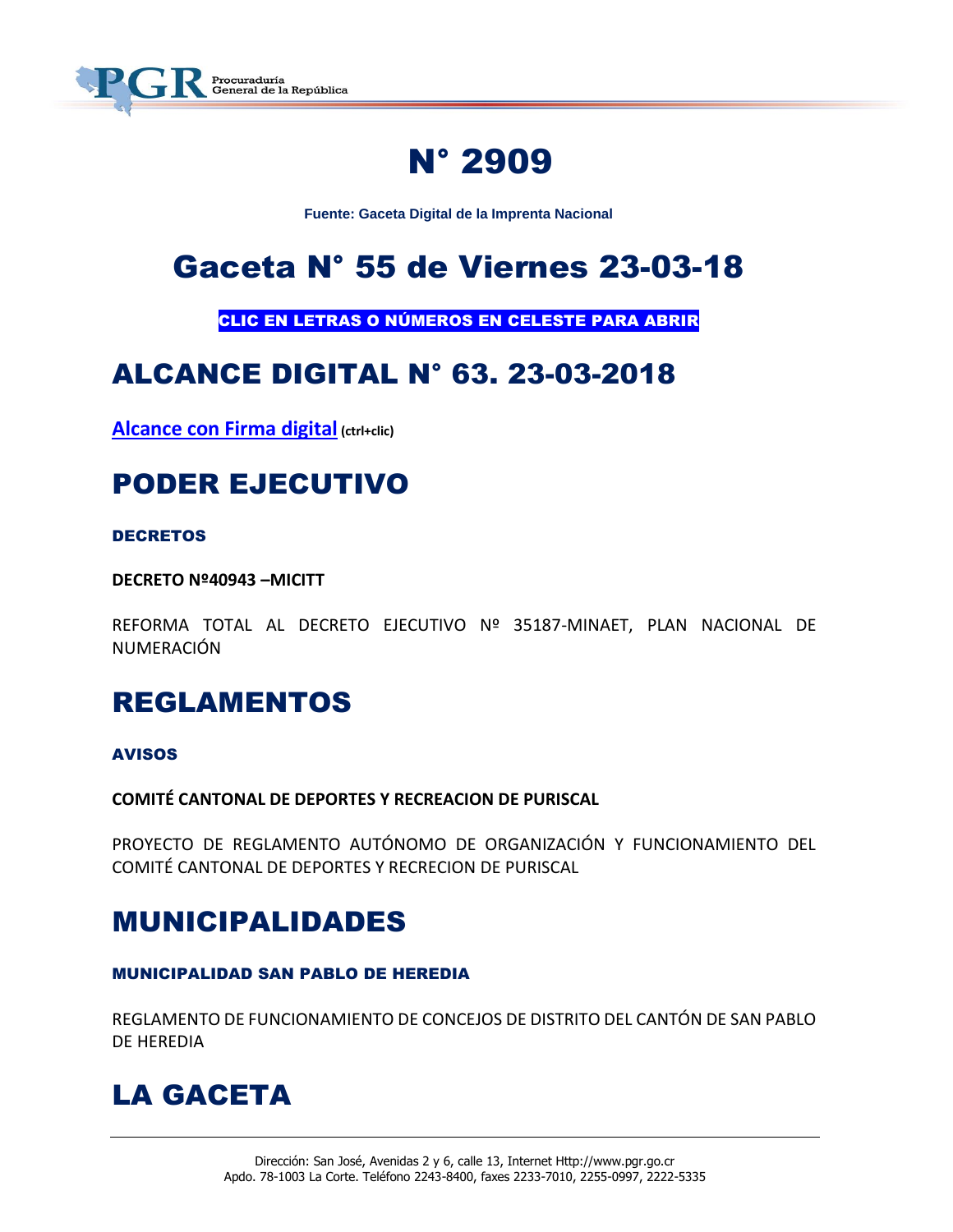

**[Gaceta con Firma digital](https://www.imprentanacional.go.cr/pub/2018/03/23/COMP_23_03_2018.pdf) (ctrl+clic)**

### PODER LEGISLATIVO

**PROYECTOS** 

**EXPEDIENTE N.° 20.665**

CREACIÓN DE ESPACIOS CARDIOPROTEGIDOS

#### **EXPEDIENTE N.° 20.666**

REFORMA DEL PÁRRAFO SEGUNDO DEL ARTÍCULO 2 DE LA LEY N.° 9432, RENDICIÓN DE CUENTAS DEL CONSEJO DE GOBIERNO Y HOMENAJE A JUAN RAFAEL MORA PORRAS Y AL GENERAL JOSÉ MARÍA CAÑAS ESCAMILLA, 30 DE SETIEMBRE EN LA PROVINCIA DE **PUNTARENAS** 

#### **EXPEDIENTE N.º 20.706**

AUTORIZACIÓN A LA MUNICIPALIDAD DEL CANTÓN CENTRAL DE CARTAGO PARA QUE CONDONE LA DEUDA DE LA ASOCIACIÓN DEL ASILO DE LA VEJEZ DE CARTAGO

### PODER EJECUTIVO

#### **DECRETOS**

#### **DECRETO Nº 40916-MINAE**

"CORRECCIÓN DE ERROR MATERIAL EN EL ARTÍCULO 1º DEL DECRETO EJECUTIVO Nº 4960-A DEL 26 DE JUNIO DEL 1975 Y SU ACTUALIZACIÓN AL NUEVO SISTEMA NACIONAL DE PROYECCIÓN CARTOGRÁFICA CR05/CRTM05"

#### **DECRETO N° 40922 –MJP**

DECLARATORIA DE UTILIDAD PÚBLICA PARA LA ASOCIACIÓN HOGAR DE ANCIANOS DE ALFARO RUIZ

#### **DECRETO N° 40938-MP**

SE FACULTA A LA PRESIDENCIA DE LA REPÚBLICA Y AL MINISTRO DE LA PRESIDENCIA, A EMITIR EL RESPECTIVO ACUERDO DE DELEGACIÓN DE FIRMA RESPECTO A LAS RESOLUCIONES ADMINISTRATIVAS REFERENTES A DERECHOS LABORALES DE LOS SERVIDORES Y EXSERVIDORES DE LA PRESIDENCIA DE LA REPÚBLICA Y MINISTERIO DE LA PRESIDENCIA

2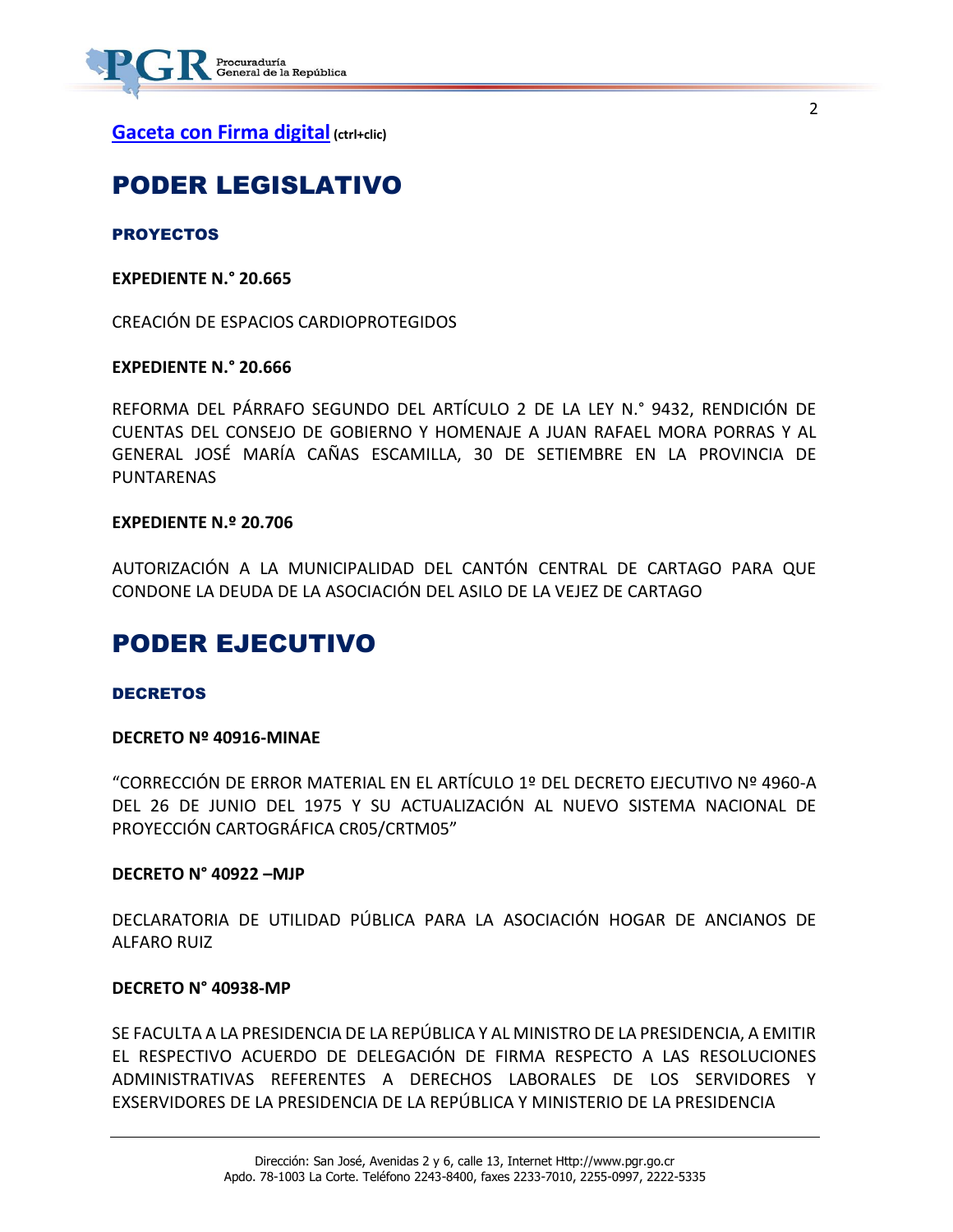

#### **DECRETO N° 40958-S**

REGLAMENTO DE PAGO DE DIETAS PARA LOS MIEMBROS DE LOS ÓRGANOS COLEGIADOS DEL COLEGIO DE TERAPEUTAS DE COSTA RICA

#### **DECRETO Nº 40980-H**

REFORMA DE LOS ARTÍCULOS 3°, 4°, 5°, 7° Y 8° DE LOS PROCEDIMIENTOS DE LAS DIRECTRICES GENERALES DE POLÍTICA PRESUPUESTARIA, SALARIAL, EMPLEO, INVERSIÓN Y ENDEUDAMIENTO PARA ENTIDADES PÚBLICAS, MINISTERIOS Y ÓRGANOS DESCONCENTRADOS, SEGÚN CORRESPONDA, CUBIERTOS POR EL ÁMBITO DE LA AUTORIDAD PRESUPUESTARIA, DECRETO EJECUTIVO N° 38916-H

#### **DECRETO Nº 40981-H**

DIRECTRICES GENERALES DE POLÍTICA PRESUPUESTARIA, SALARIAL, EMPLEO, INVERSIÓN Y ENDEUDAMIENTO PARA ENTIDADES PÚBLICAS, MINISTERIOS Y ÓRGANOS DESCONCENTRADOS, SEGÚN CORRESPONDA, CUBIERTOS POR EL ÁMBITO DE LA AUTORIDAD PRESUPUESTARIA, PARA EL AÑO 2019

#### ACUERDOS

#### MINISTERIO DE GOBERNACIÓN Y POLICÍA

#### **ACUERDO N° 003-2018-MGP**

NOMBRAR LA COMISIÓN DE BAJA DE BIENES POR DONACIÓN, DELEGAR LA FIRMA DEL ACTO ADMINISTRATIVO QUE APRUEBA EL TRASLADO O DONACIÓN DE ACTIVOS, Y DELEGAR LA FIRMA DE LA RESOLUCIÓN FINAL DE BAJA DE BIENES POR OTRAS RAZONES, PARA LA DIRECCIÓN GENERAL DE MIGRACIÓN Y EXTRANJERÍA, INSTITUCIÓN ADSCRITA AL MINISTERIO DE GOBERNACIÓN Y POLICÍA

### DOCUMENTOS VARIOS

- o [HACIENDA](https://www.imprentanacional.go.cr/gaceta/#hacienda)
- o [AGRICULTURA Y GANADERÍA](https://www.imprentanacional.go.cr/gaceta/#agricultura-y-ganadera)
- o [EDUCACIÓN PÚBLICA](https://www.imprentanacional.go.cr/gaceta/#educacin-pblica)
- o [TRABAJO Y SEGURIDAD SOCIAL](https://www.imprentanacional.go.cr/gaceta/#trabajo-y-seguridad-social)
- o [JUSTICIA Y PAZ](https://www.imprentanacional.go.cr/gaceta/#justicia-y-paz)
- o [AMBIENTE Y ENERGÍA](https://www.imprentanacional.go.cr/gaceta/#ambiente-y-energa)

### TRIBUNAL SUPREMO DE ELECCIONES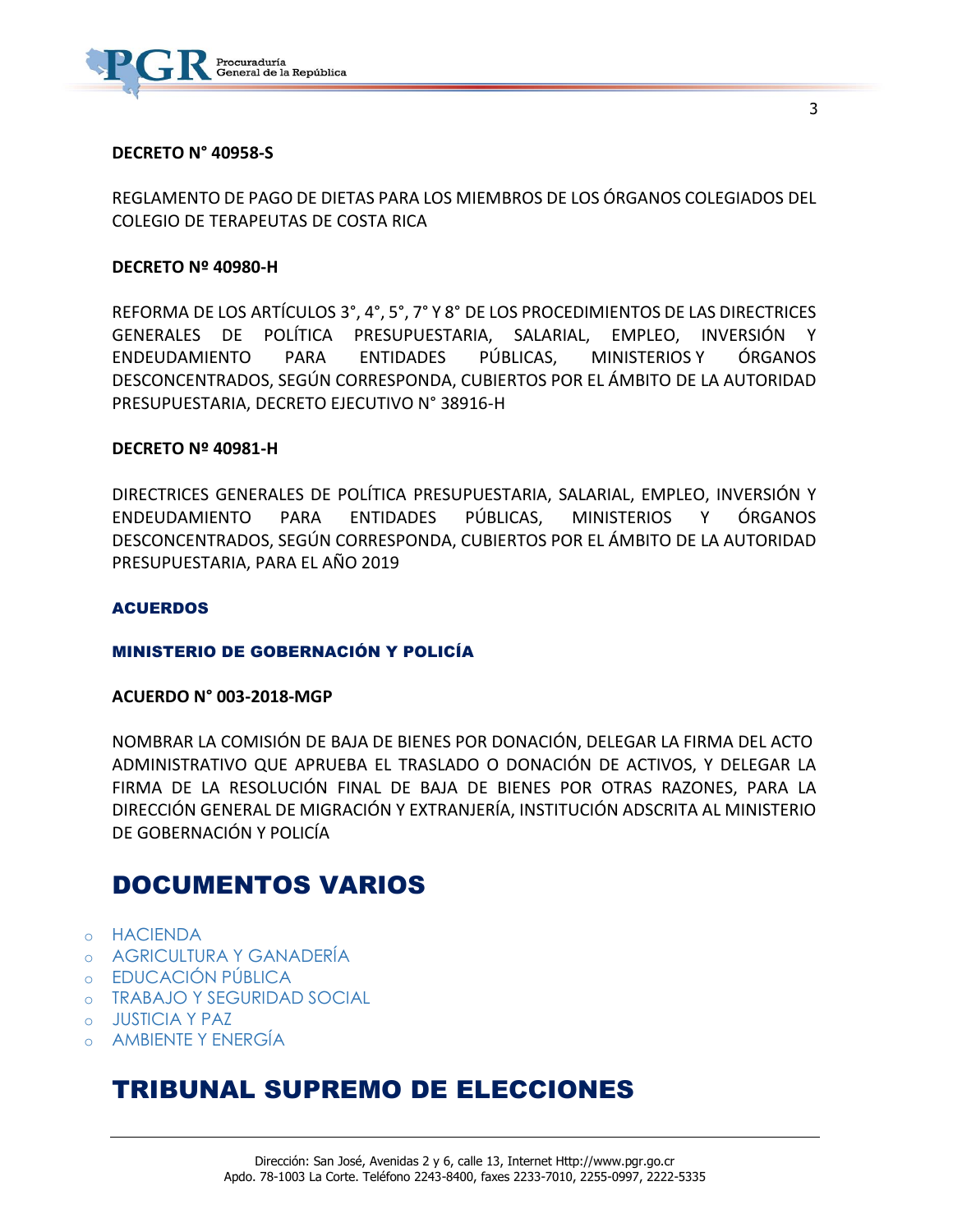

- o [ACUERDOS](https://www.imprentanacional.go.cr/gaceta/#acuerdos)
- o [RESOLUCIONES](https://www.imprentanacional.go.cr/gaceta/#resoluciones)
- o [EDICTOS](https://www.imprentanacional.go.cr/gaceta/#edictos)
- o [AVISOS](https://www.imprentanacional.go.cr/gaceta/#avisos)

### CONTRATACION ADMINISTRATIVA

- o [MODIFICACIONES A LOS PROGRAMAS](https://www.imprentanacional.go.cr/gaceta/#modificaciones-a-los-programas)
- o [LICITACIONES](https://www.imprentanacional.go.cr/gaceta/#licitaciones)
- o [ADJUDICACIONES](https://www.imprentanacional.go.cr/gaceta/#adjudicaciones)
- **[FE DE ERRATAS](https://www.imprentanacional.go.cr/gaceta/#fe-de-erratas)**

### REGLAMENTOS

#### JUNTA DE PROTECCION SOCIAL

APRUEBA MODIFICACIONES AL REGLAMENTO GENERAL DEL FONDO DE JUBILACIONES Y PENSIONES DE LOS VENDEDORES DE LOTERÍA

#### COMISIÓN NACIONAL DE PRÉSTAMOS PARA LA EDUCACIÓN

MODIFICA ARTÍCULOS DEL REGLAMENTO PARA LA PRESTACIÓN DE SERVICIOS PROFESIONALES EXTERNOS PARA LA ELABORACIÓN DE AVALÚOS DE BIENES INMUEBLES OFRECIDOS EN GARANTÍA DE LOS CRÉDITOS OTORGADOS POR LA COMISIÓN NACIONAL DE PRÉSTAMOS PARA EDUCACIÓN (CONAPE)

#### AVISOS

#### COLEGIO FEDERADO DE INGENIEROS Y DE ARQUITECTOS DE COSTA RICA

MODIFICACIONES AL REGLAMENTO PARA LA INTEGRACIÓN DE LA COMISIÓN GENERAL DE CERTIFICACIÓN PROFESIONAL Y LOS COMITÉS DE CERTIFICACIÓN DE CADA COLEGIO MIEMBRO

#### COMITÉ CANTONAL DE DEPORTES Y RECREACIÓN DE PURISCAL

EL COMITÉ CANTONAL DE DEPORTES Y RECREACIÓN DE PURISCAL, HABIÉNDOSE SOMETIDO A CONSULTA PÚBLICA POR UN PERIODO DE DIEZ DÍAS HÁBILES EL REGLAMENTO AUTÓNOMO DE ORGANIZACIÓN Y FUNCIONAMIENTO DE COMITÉ CANTONAL DE DEPORTES Y RECREACIÓN DE PURISCAL, EN LA GACETA Nº 32 DEL 20 DE FEBRERO DEL 2018 Y AL NO RECIBIRSE OBJECIONES CONTRA EL MISMO, ACUERDA EL DÍA 06 DE MARZO DEL 2018 (06-03-2018) PUBLICAR DICHO REGLAMENTO, RATIFICANDO SU CONTENIDO ORIGINAL.

PHD. ALEXANDER GONZÁLEZ CASTRO, PRESIDENTE.—1 VEZ.—( IN2018229023 ).

4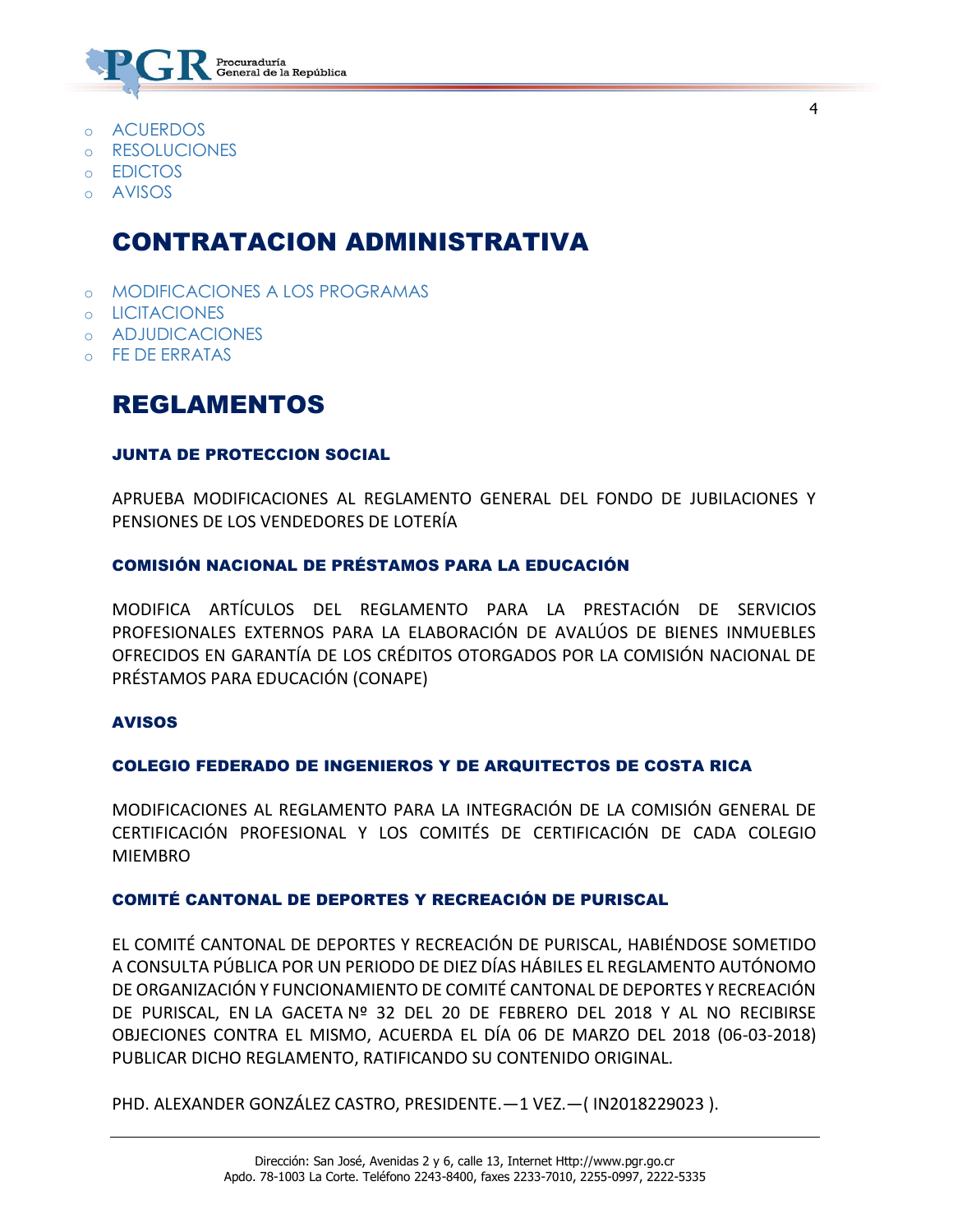

#### MUNICIPALIDADES

#### MUNICIPALIDAD DE GRECIA

PROYECTO DE REGLAMENTO: REGLAMENTO PARA EL PROCEDIMIENTO DE DEMOLICIÓN, SANCIONES Y COBRO DE OBRAS CIVILES EN EL CANTÓN DE GRECIA

#### MUNICIPALIDAD DE CARTAGO

REGLAMENTO PARA LA ASIGNACIÓN, USO Y CONTROL DE TELÉFONOS Y LÍNEAS CELULARES PROPIEDAD DEL COMITÉ CANTONAL DE DEPORTES Y RECREACIÓN DE CARTAGO

#### MUNICIPALIDAD DE SANTA CRUZ

REGLAMENTO PARA LA GESTIÓN, CONTROL Y APLICACIÓN DE LAS TECNOLOGÍAS DE INFORMACIÓN MUNICIPALIDAD DE SANTA CRUZ DEPARTAMENTO DE TECNOLOGÍAS DE LA INFORMACIÓN

### INSTITUCIONES DESCENTRALIZADAS

- o [UNIVERSIDAD DE COSTA RICA](https://www.imprentanacional.go.cr/gaceta/#universidad-de-costa-rica)
- o [UNIVERSIDAD NACIONAL](https://www.imprentanacional.go.cr/gaceta/#universidad-nacional)
- o [PATRONATO NACIONAL DE LA INFANCIA](https://www.imprentanacional.go.cr/gaceta/#patronato-nacional-de-la-infancia)

### REGIMEN MUNICIPAL

- o [MUNICIPALIDAD DE](https://www.imprentanacional.go.cr/gaceta/#municipalidad-de-alajuelita) ALAJUELITA
- o [MUNICIPALIDAD DE MONTES DE OCA](https://www.imprentanacional.go.cr/gaceta/#municipalidad-de-montes-de-oca)
- o [MUNICIPALIDAD DE CURRIDABAT](https://www.imprentanacional.go.cr/gaceta/#municipalidad-de-curridabat)
- o [MUNICIPALIDAD DE HEREDIA](https://www.imprentanacional.go.cr/gaceta/#municipalidad-de-heredia)
- o [CONCEJO MUNICIPAL DE DISTRITO LEPANTO](https://www.imprentanacional.go.cr/gaceta/#concejo-municipal-de-distritolepanto)

### AVISOS

- o [CONVOCATORIAS](https://www.imprentanacional.go.cr/gaceta/#convocatorias)
- o [AVISOS](https://www.imprentanacional.go.cr/gaceta/#avisos)

### NOTIFICACIONES

- o [SEGURIDAD PÚBLICA](https://www.imprentanacional.go.cr/gaceta/#seguridad-pblica)
- o [OBRAS PÚBLICAS Y TRANSPORTES](https://www.imprentanacional.go.cr/gaceta/#obras-pblicas-y-transportes)
- o [EDUCACIÓN PÚBLICA](https://www.imprentanacional.go.cr/gaceta/#educacin-pblica)
- **[JUSTICIA Y PAZ](https://www.imprentanacional.go.cr/gaceta/#justicia-y-paz)**